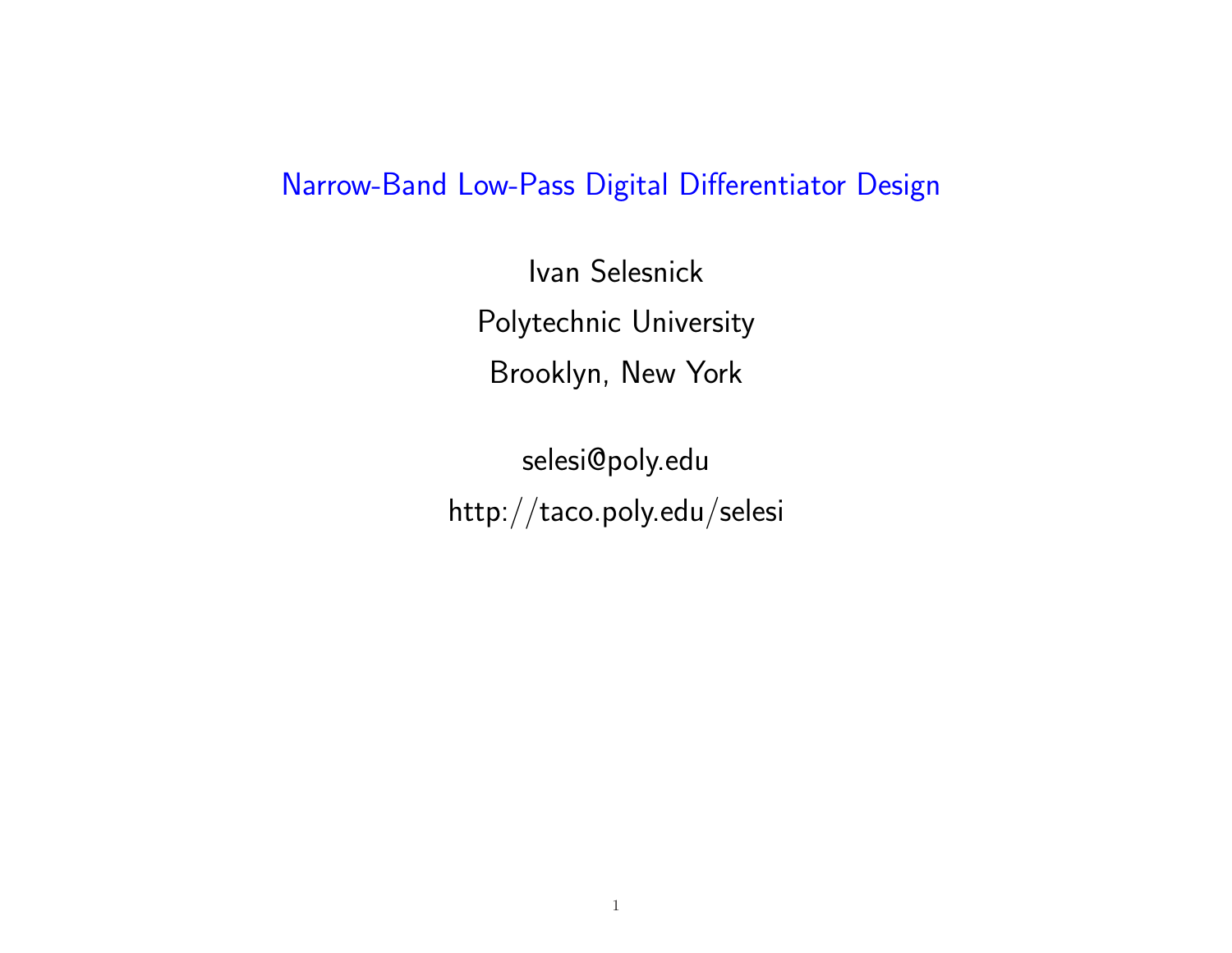The frequency response of the ideal lowpass digital differentiator is

$$
H_{LP}(e^{j\omega}) = \begin{cases} j\omega & |\omega| < \omega_c \\ 0 & \omega_c < |\omega| < \pi \end{cases}
$$
 (1)

- $\bullet$  It is a narrow-band filter if  $\omega_c$  is much smaller than  $\pi$ .
- A narrow-band filter should have a long impulse response.
- $\bullet \Longrightarrow$  It is desirable to have simple design algorithms so that ill-conditioning and computational complexity is minimized.
- The window method for FIR filter design is a natural choice in this case. The design method described here gives an alternative approach.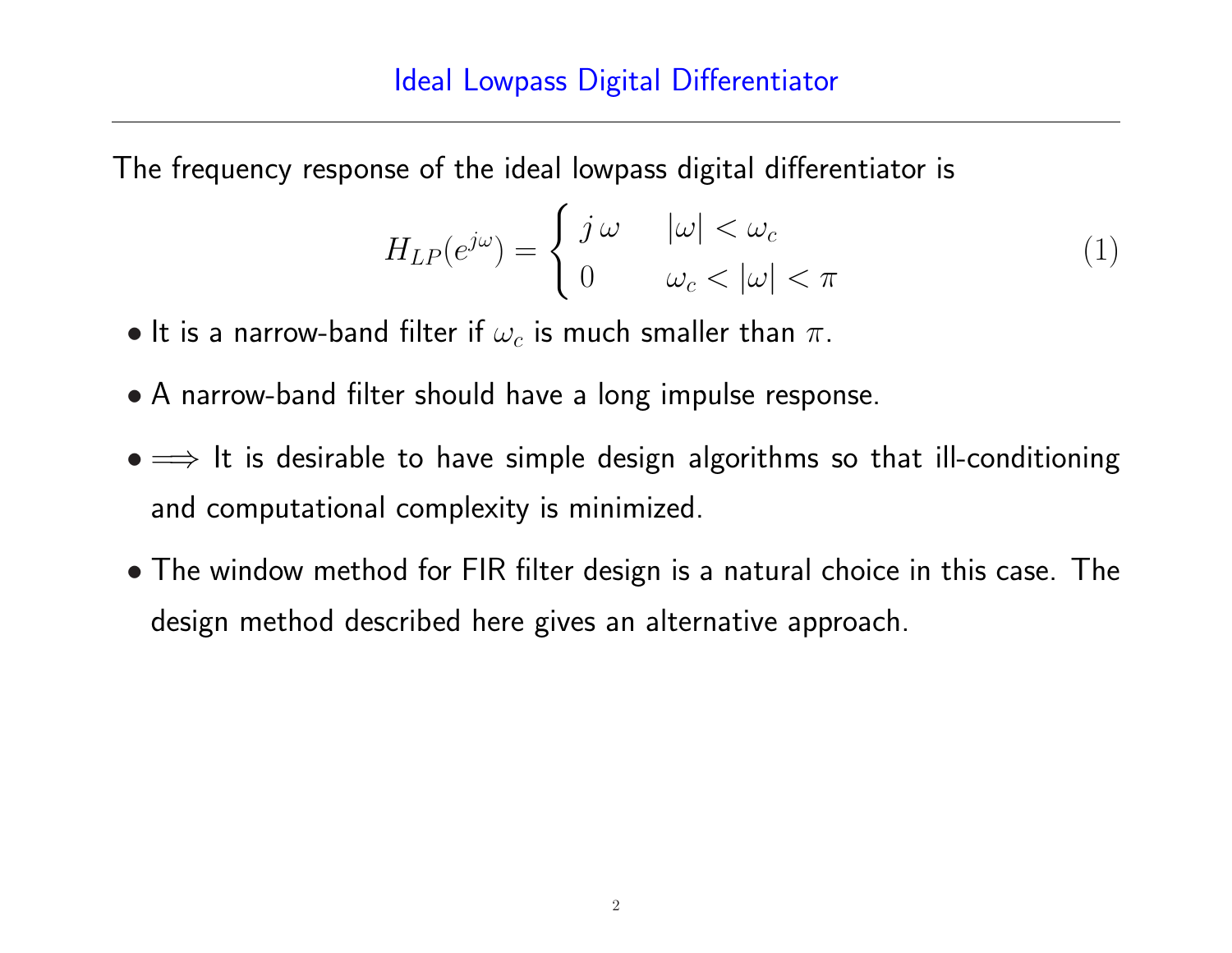## EOG Example

The next slide illustrates the result of filtering an EOG signal with:

- 1. a full-band differentiator and
- 2. a narrow-band lowpass differentiator

Differentiation with the full-band differentiator yields an extremely noisy signal, while lowpass differentiation gives a more useful result.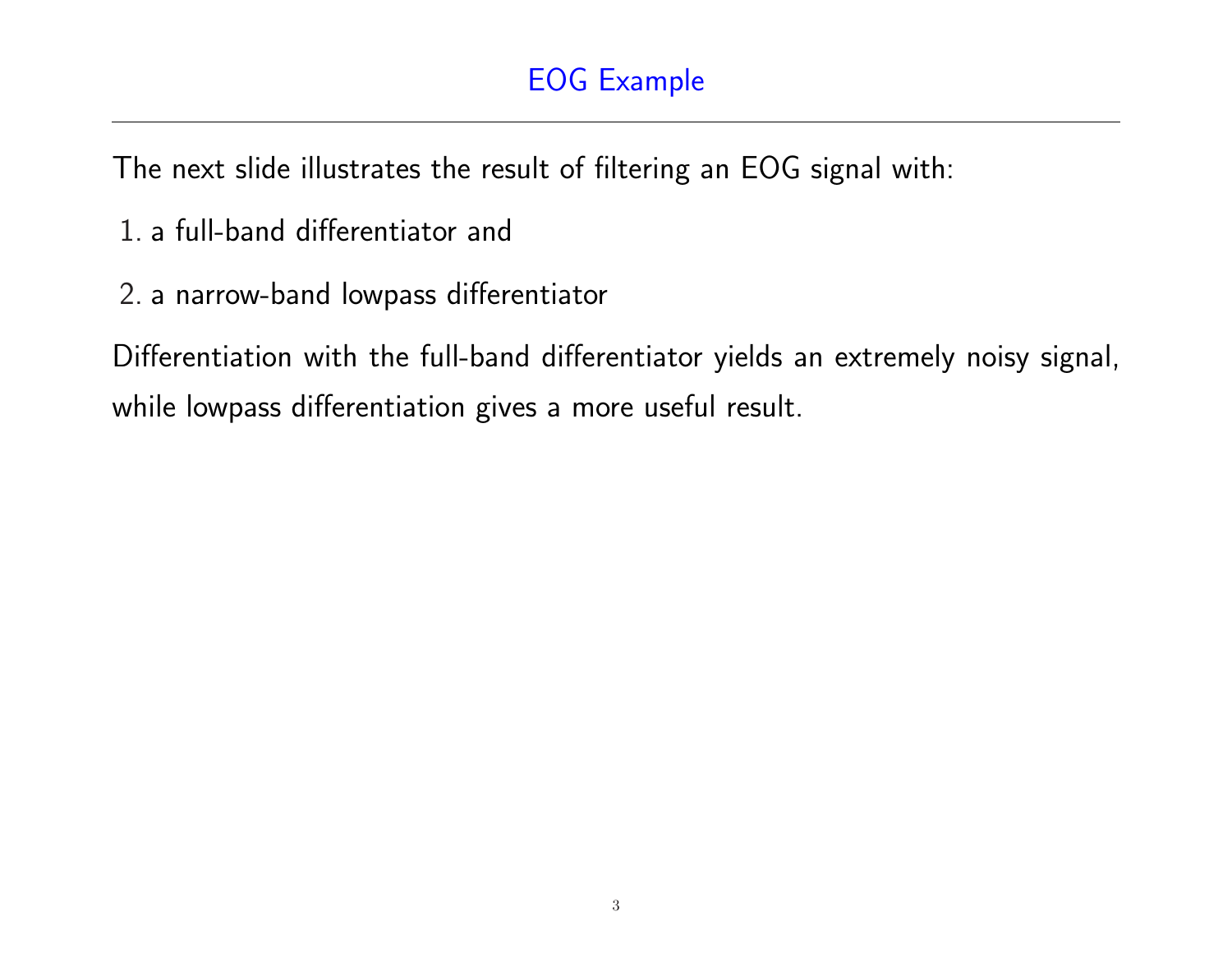



EOG SIGNAL AFTER FULLBAND DIFFERENTIATION



EOG SIGNAL AFTER LOWPASS DIFFERENTIATION



n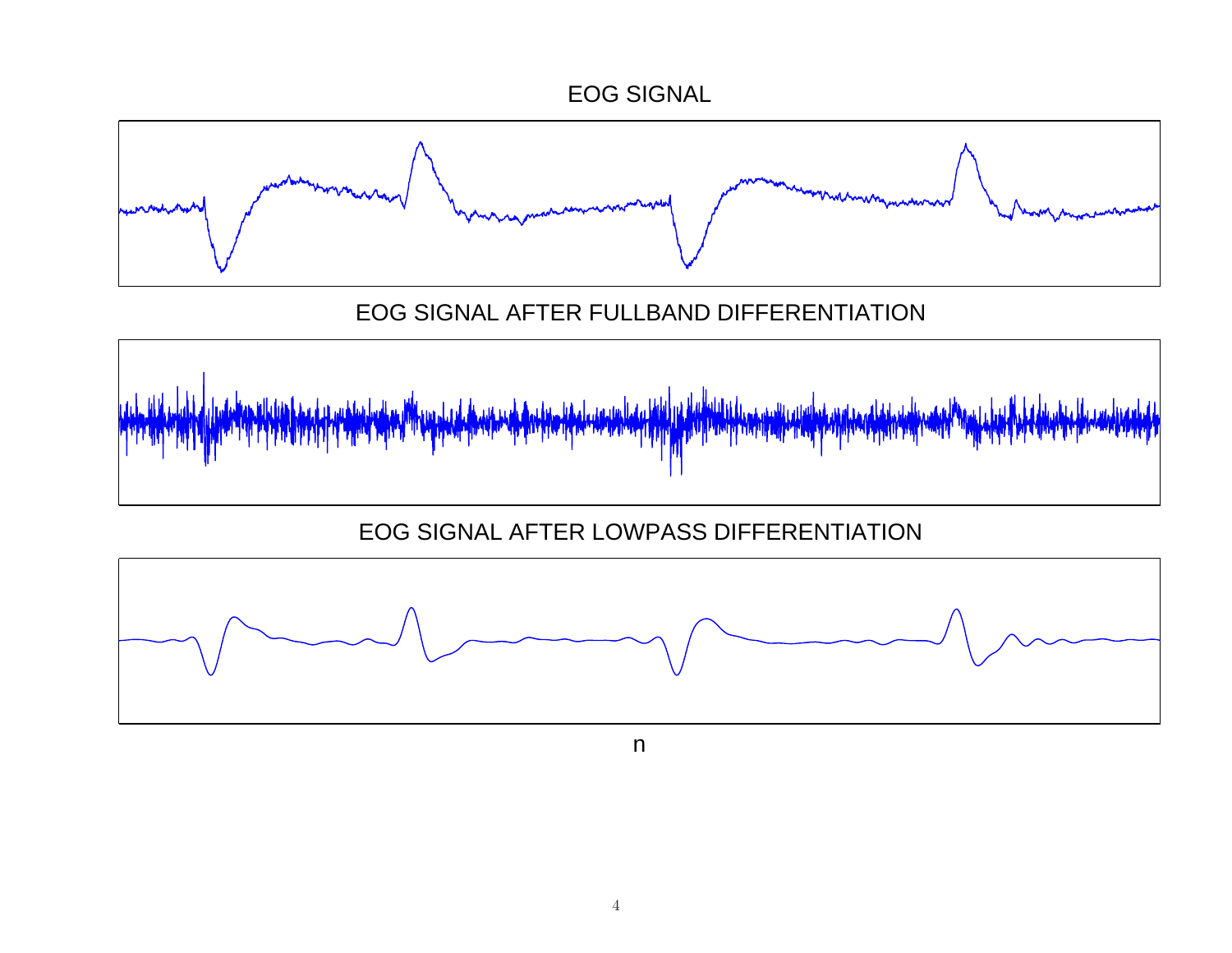To avoid the undesirable amplification of noise in digital differentiation, lowpass differentiators can be used in place of full-band ones.

Low-pass digital differentiator design:

- 1. Maxflat
- 2. Least-squares
- 3. Remez
- 4. Flat passband, Equiripple stopbands (Kaiser, Rabiner, Vaidyanathan)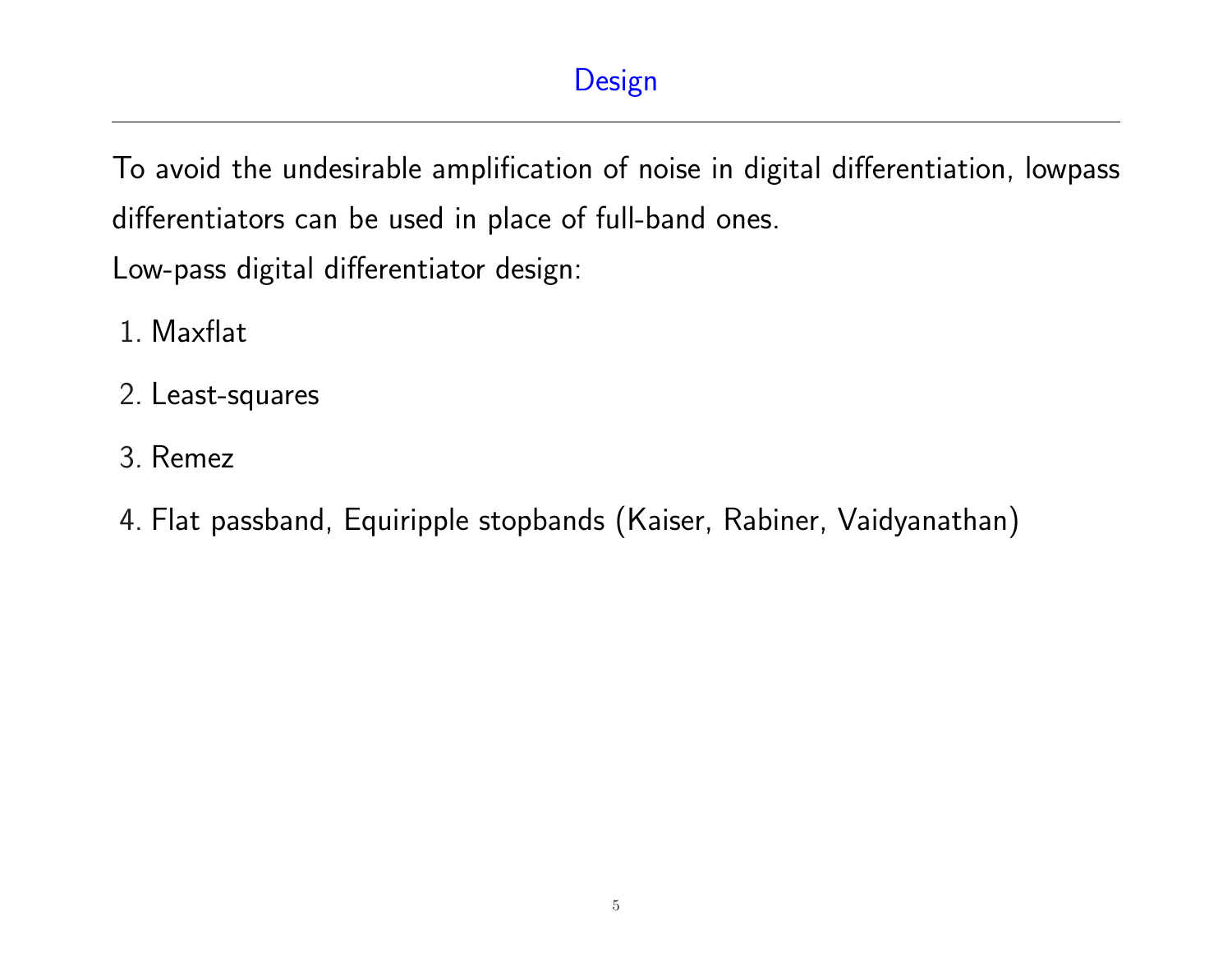We describes a simple formulation for the non-iterative design of narrow-band FIR linear-phase lowpass digital differentiators.

- The filters are flat around dc and have equally spaced nulls in the stopband.
- The impulse response can be written as a sum of sines (Frequency sampling expression).
- The design problem is formulated so as to avoid the complexity or ill-conditioning of standard methods for the design of similar filters when those methods are used to design narrow-band filters with long impulse responses.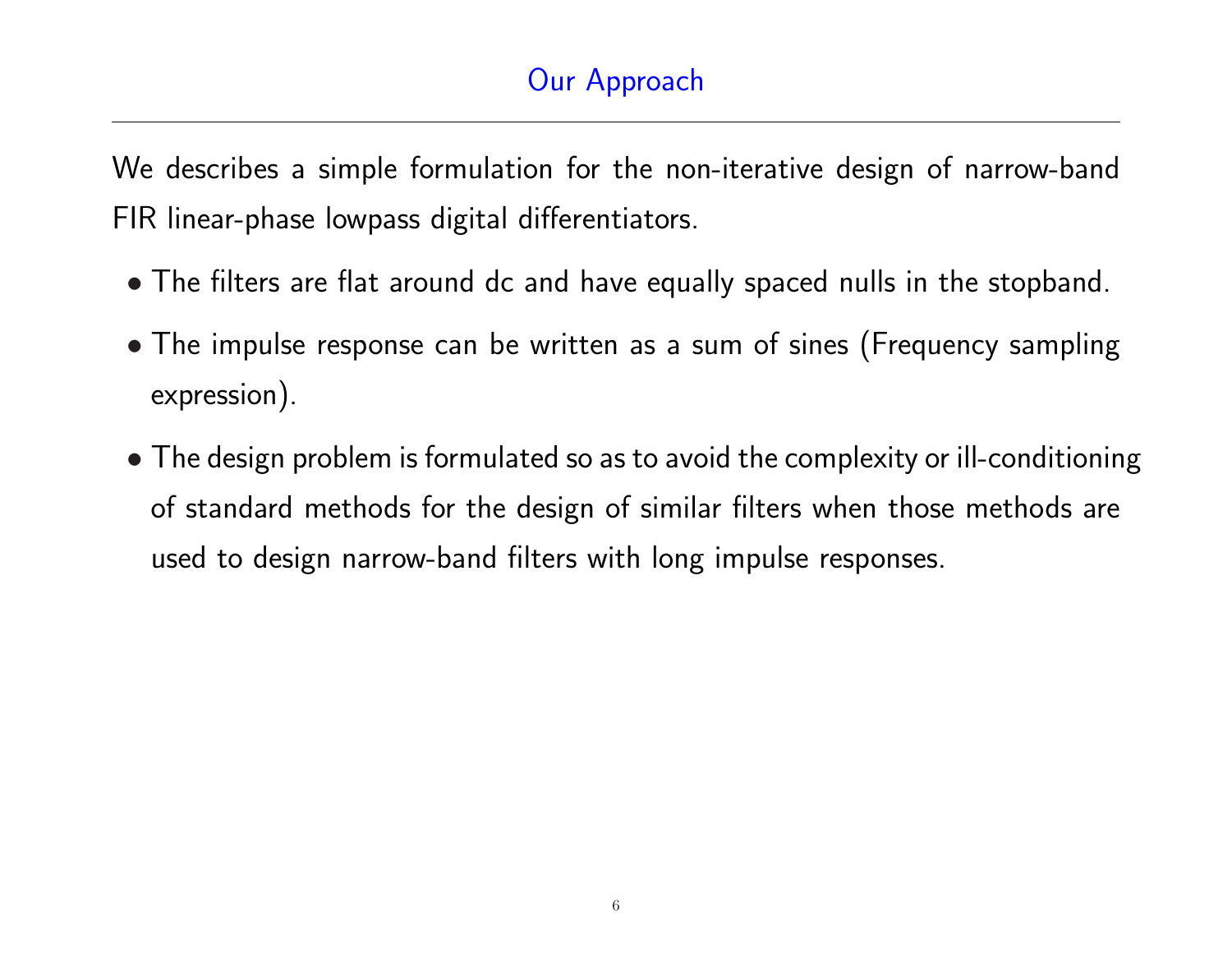The sinc function is given by

$$
\operatorname{sinc}(f) := \frac{\sin(\pi f)}{\pi f}.
$$

The function  $\operatorname{sinc}(f)$  is symmetric  $(\operatorname{sinc}(-f) = \operatorname{sinc}(f))$  and equal to zero for  $f = \pm 1, \pm 2, \pm 3, \ldots$ ; therefore if we define

$$
s_k(f) := \operatorname{sinc}(f - k) - \operatorname{sinc}(f + k)
$$

then we have

1. 
$$
s_k(f)
$$
 is antisymmetric,  $sinc(-f) = -sinc(f)$ .

2. 
$$
s_k(f) = 0
$$
 for  $f \in \mathbb{Z}/\{\pm k\}$ .

\n $(s_k(f) = 0$  whenever  $f$  is an integer different from  $\pm k$ .)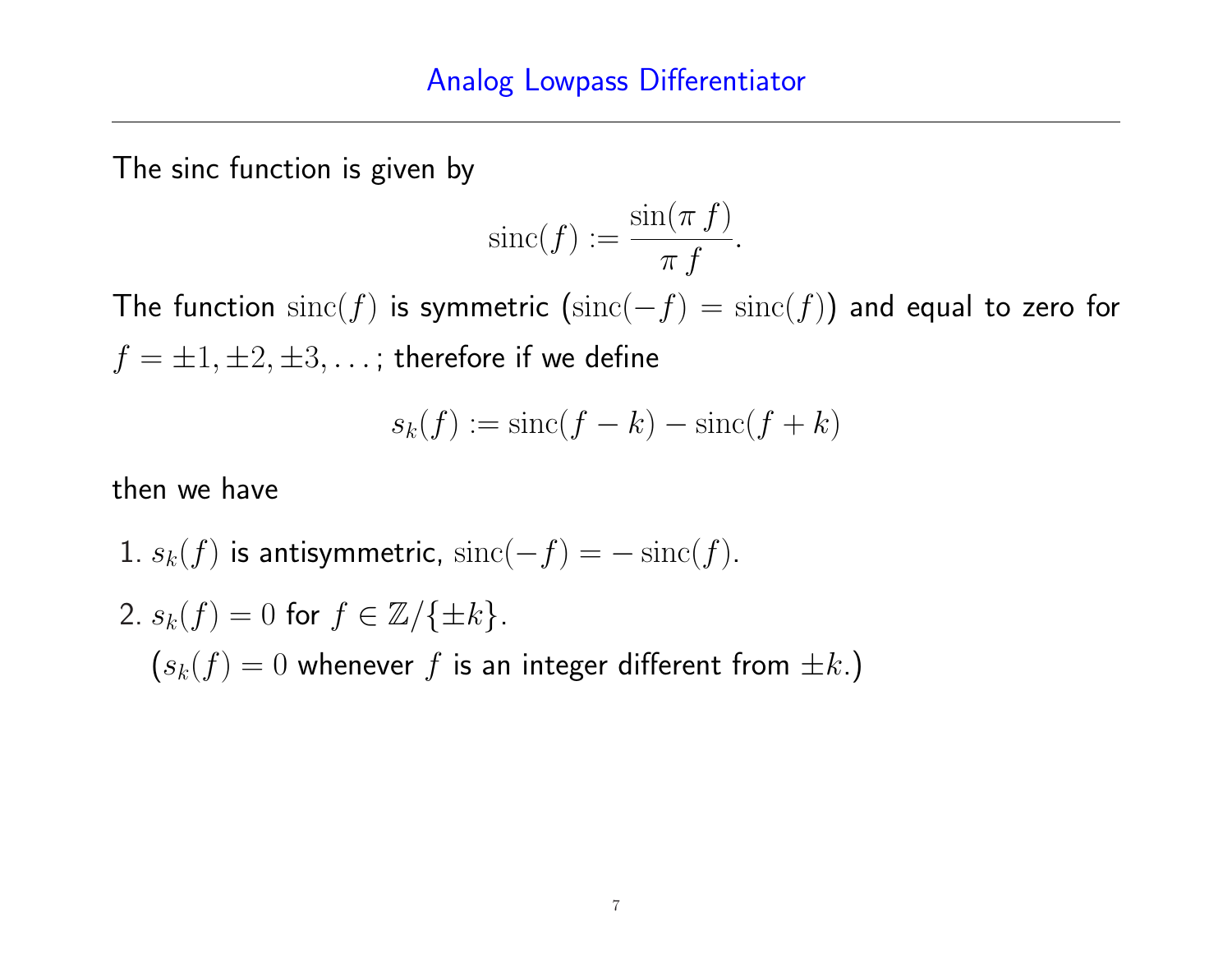The digital filter design procedure we propose begins with an analog frequency response having the following form:

$$
A(f) = \sum_{k=1}^{K} a(k, K) (\text{sinc}(f - k) - \text{sinc}(f + k))
$$

Therefore, the frequency response  $A(f)$  has the following properties:

- 1.  $A(f)$  is antisymmetric,  $A(-f) = -A(f)$ .
- 2.  $A(f) = 0$  for  $f = 0$ , and for  $f = \pm (K + 1), \pm (K + 2), \pm (K + 3), \ldots$ .
- The frequency response  $A(f)$  is zero at  $f = 0$ .
- The first null in the stopband depends on  $K$ .
- The exact behavior of  $A(f)$  depends on the coefficients  $a(k, K)$ , however, the uniformly spaced nulls in the stopband ensures that the attenuation increases with frequency.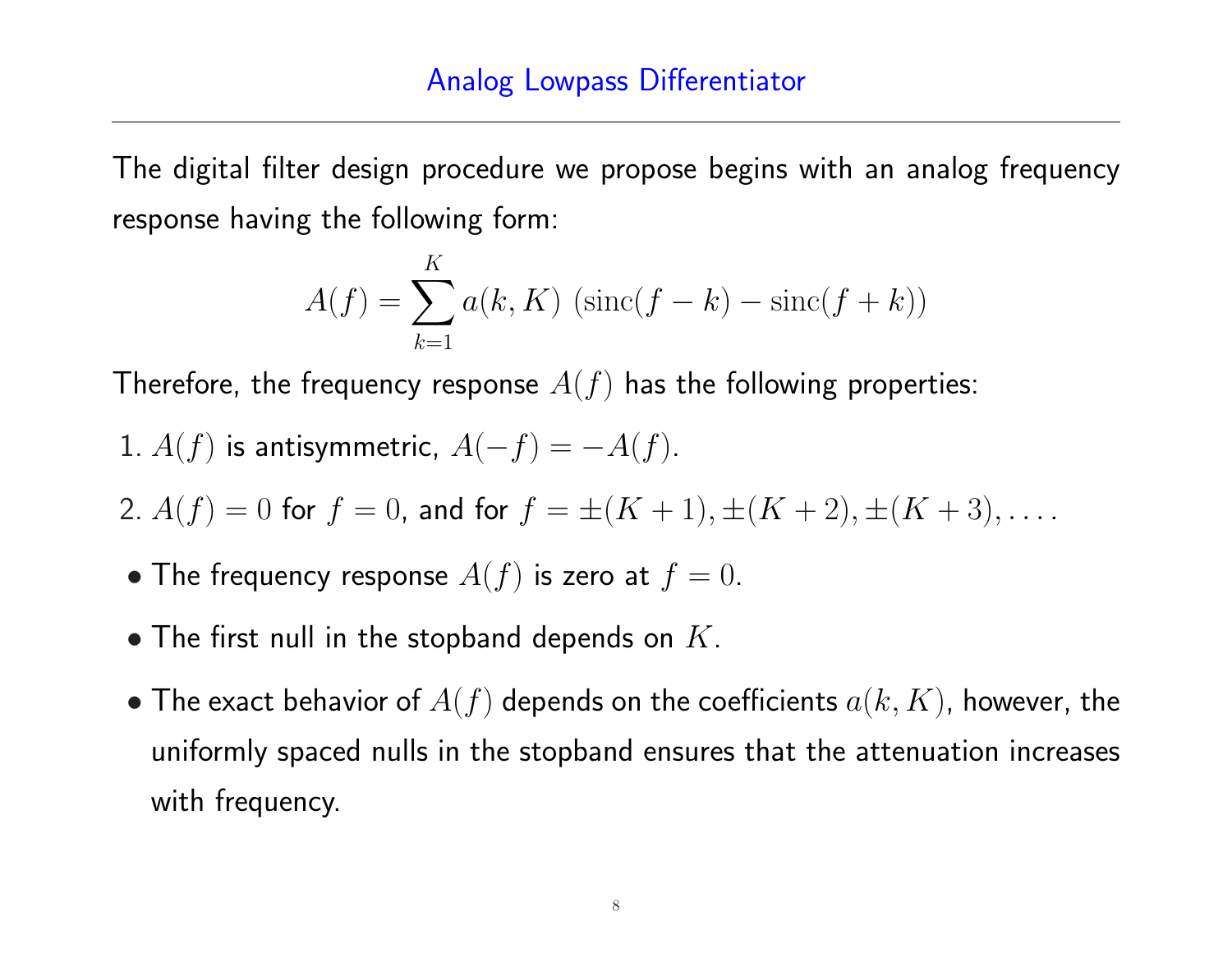The coefficients  $a(k, K)$  are to be determined so that the frequency response  $A(f)$  approximates f near  $f = 0$ 

$$
A(f) \approx f.
$$

Given K, find  $a(k, K)$  for  $1 \leq k \leq K$  such that the derivatives of  $A(f)$  at  $f = 0$  match the derivatives of the ideal differentiator Ideal $\text{Diff}(f) := f$  at the point  $f = 0$ :

$$
A^{(1)}(0) = 1 \tag{2}
$$

$$
A^{(i)}(0) = 0, \qquad i = 3, 5, \dots, 2K - 1.
$$
 (3)

- $\bullet$  The even derivatives are automatically zero because  $A(f)$  is an odd function,  $A(-f) = -A(f).$
- This is a linear system of equations with an equal number of equations and variables.
- The stopband of  $A(f)$  is neither equiripple nor maximally flat.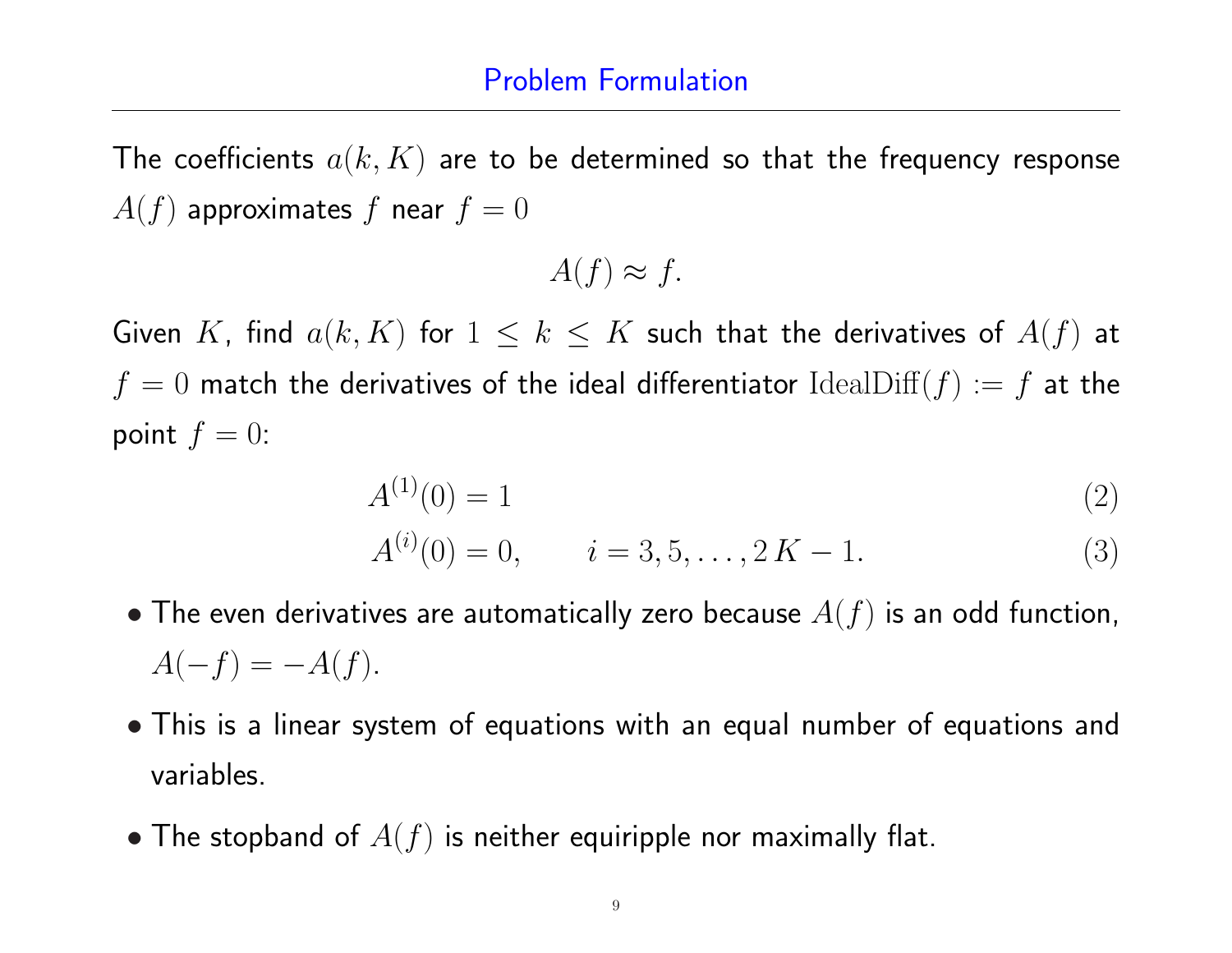### Example

For example, when  $K = 1$ , we have

$$
a(1,1) = \frac{1}{2}.
$$

When  $K = 2$ , we have

$$
a(1,2) = -\frac{1}{6} + \frac{1}{9}\pi^2
$$

$$
a(2,2) = -\frac{4}{3} + \frac{2}{9}\pi^2
$$

When  $K = 3$ , we have

$$
a(1,3) = \frac{1}{48} - \frac{13}{288}\pi^2 + \frac{7}{480}\pi^4
$$

$$
a(2,3) = \frac{16}{15} - \frac{16}{9}\pi^2 + \frac{14}{75}\pi^4
$$

$$
a(3,3) = \frac{243}{80} - \frac{81}{32}\pi^2 + \frac{189}{800}\pi^4
$$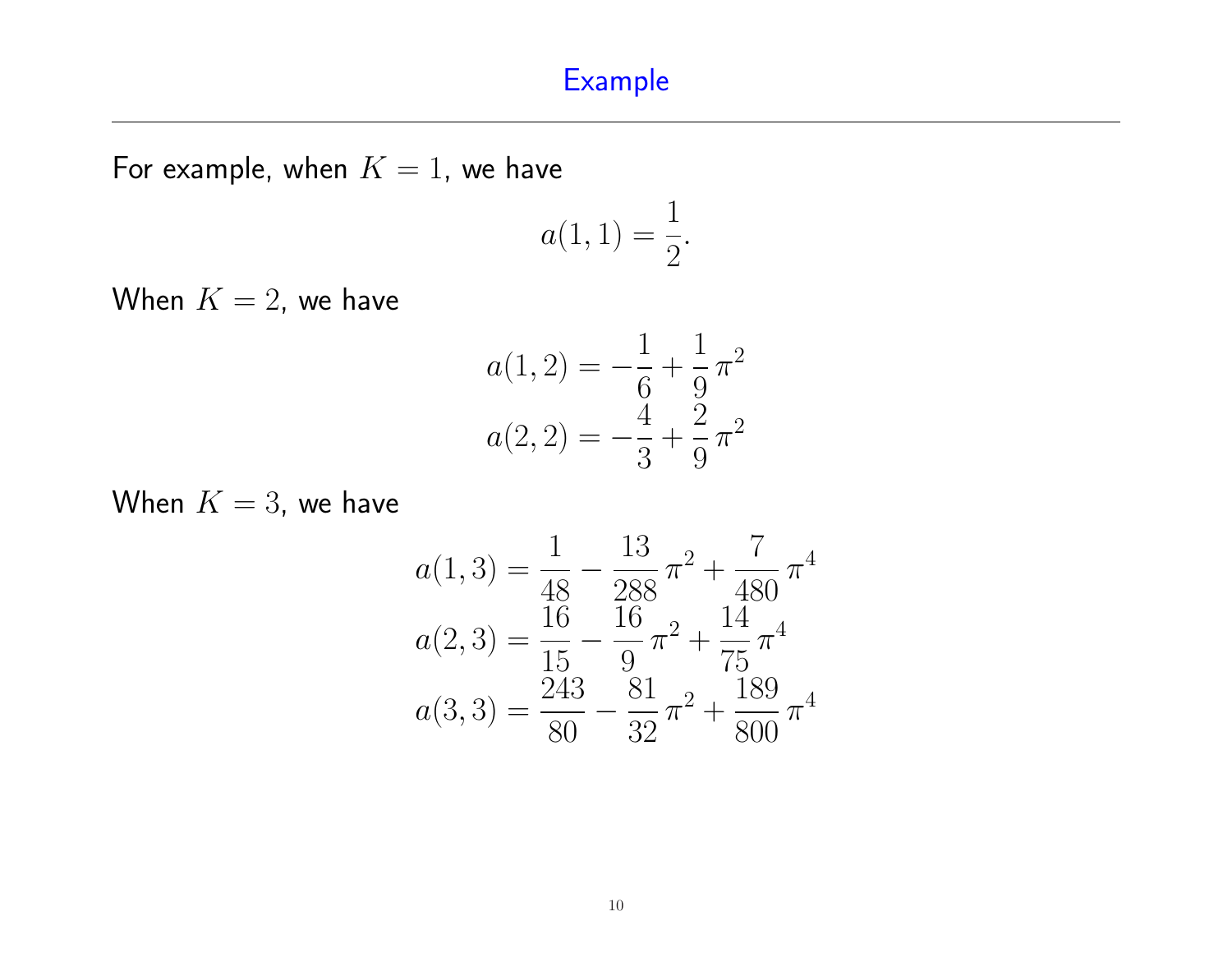#### Example



Other values  $a(k, K)$  can be easily computed.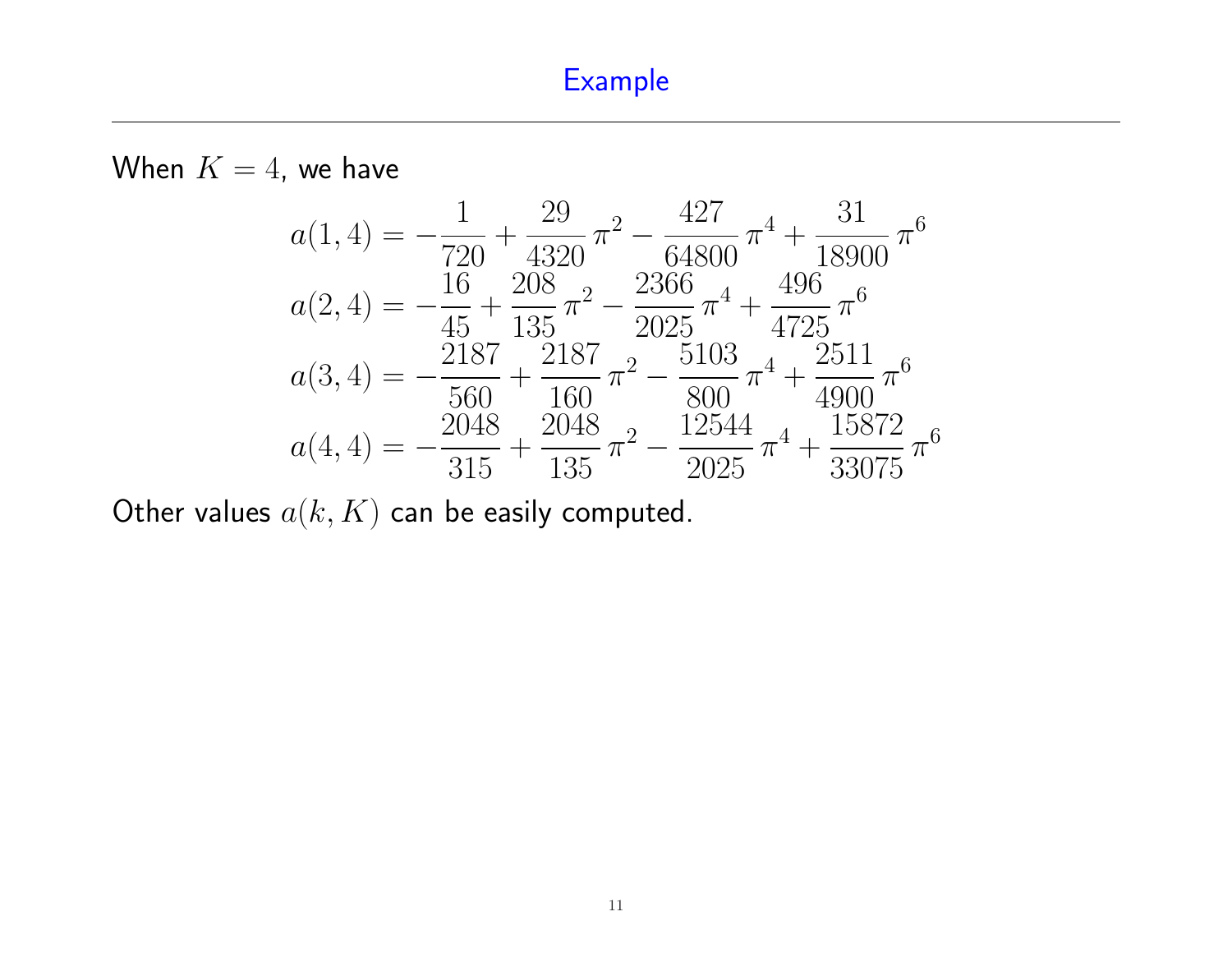To convert the analog frequency response  $A(f)$  into a digital frequency response  $D(f)$ , we can use the digital sinc function in place of the usual sinc function. The digital sinc function  $\operatorname{dsinc}(f,N)$  can be written as

$$
d\text{sinc}(f, N) := \frac{\sin(N\pi f)}{\sin(\pi f)}.
$$
\n(4)

• The digital sinc function defined in (4) is periodic in  $f$  with period 2:

$$
d\text{sinc}(f+2) = d\text{sinc}(f).
$$

• We have the following approximation:

$$
\text{sinc}(f) \approx \frac{1}{N} \, \text{dsinc}\left(\frac{f}{N}, N\right) \quad \text{for} \quad |f| < 0.5 \, N.
$$

for large values of  $N$ .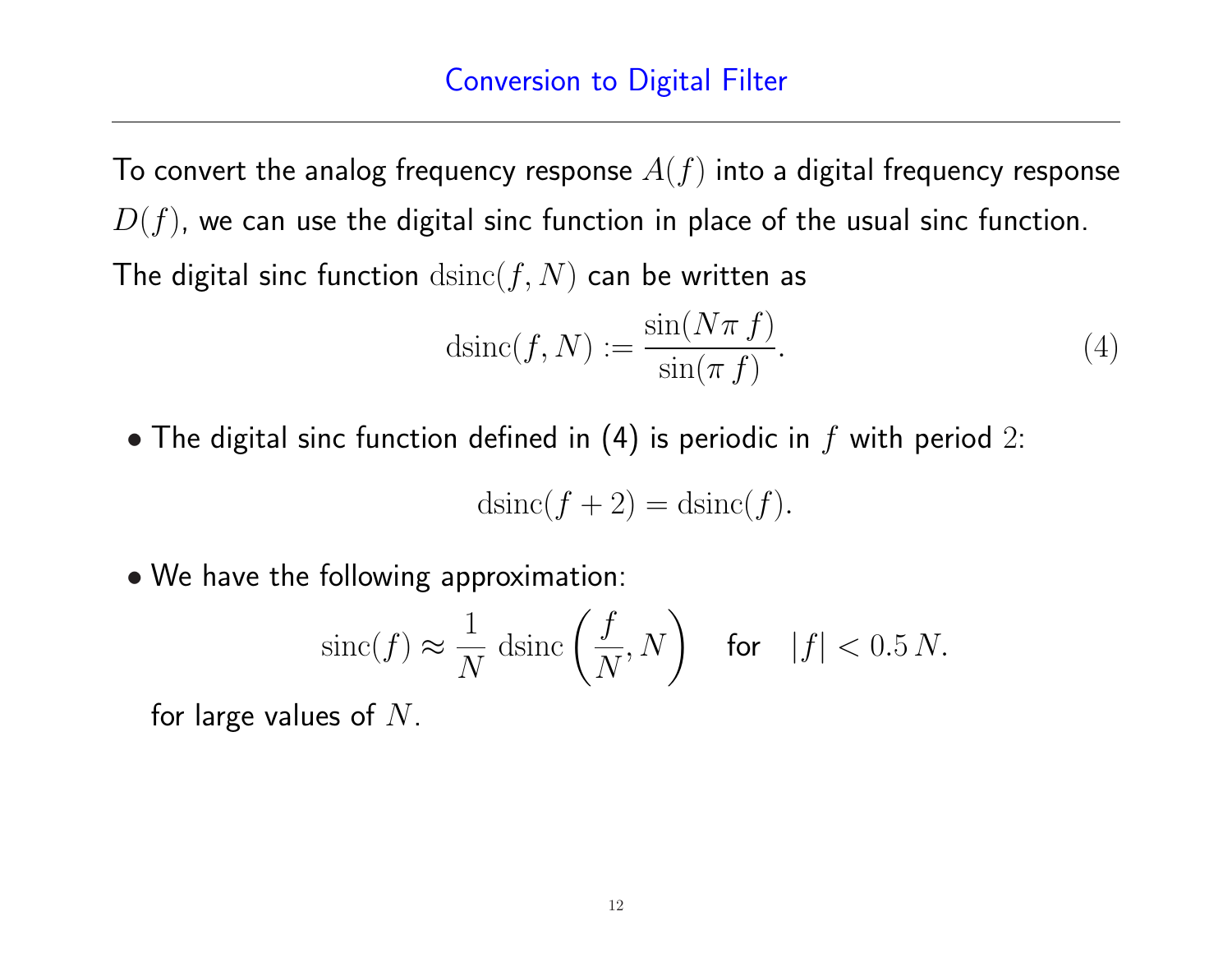# Sinc vs. Digital Sinc

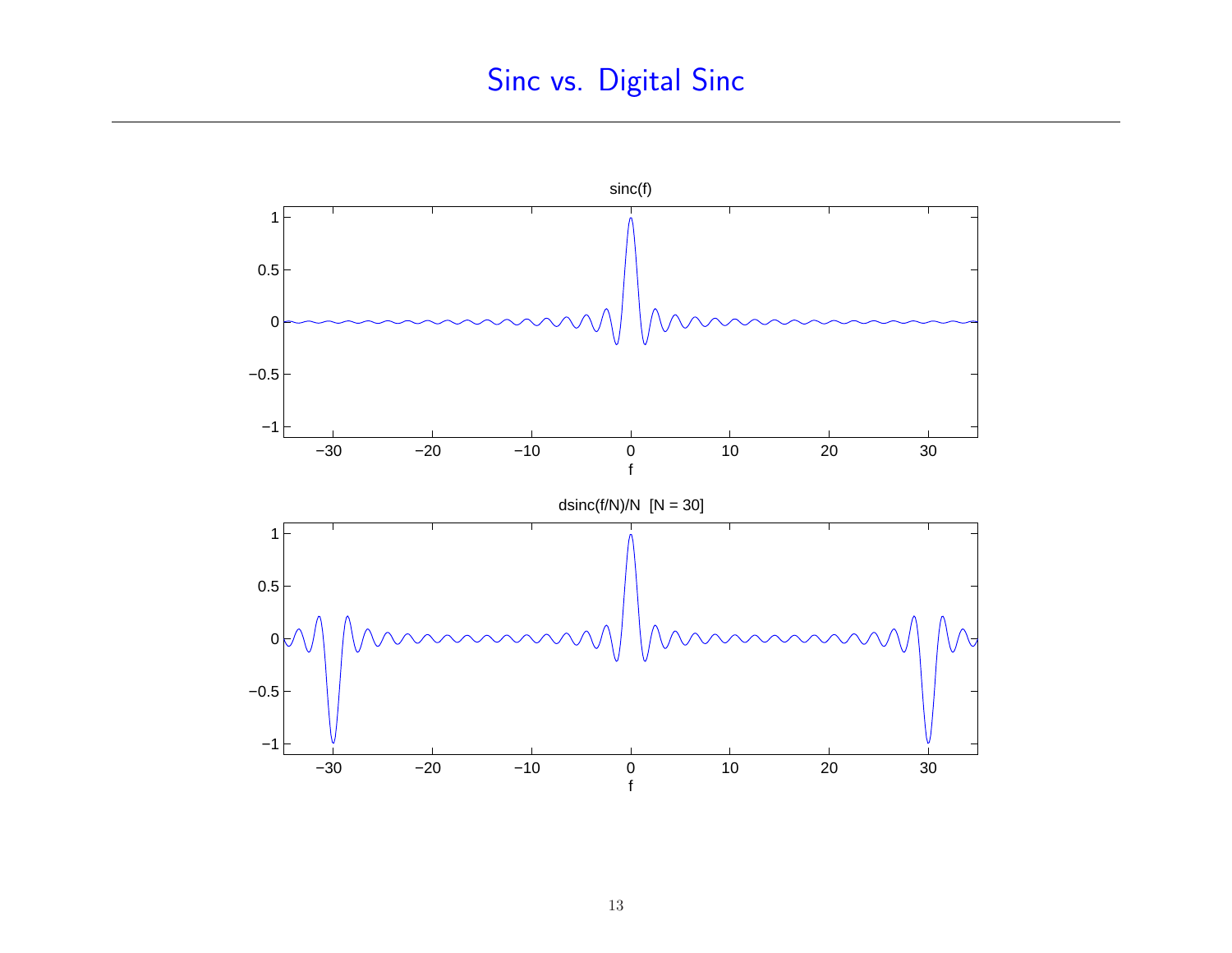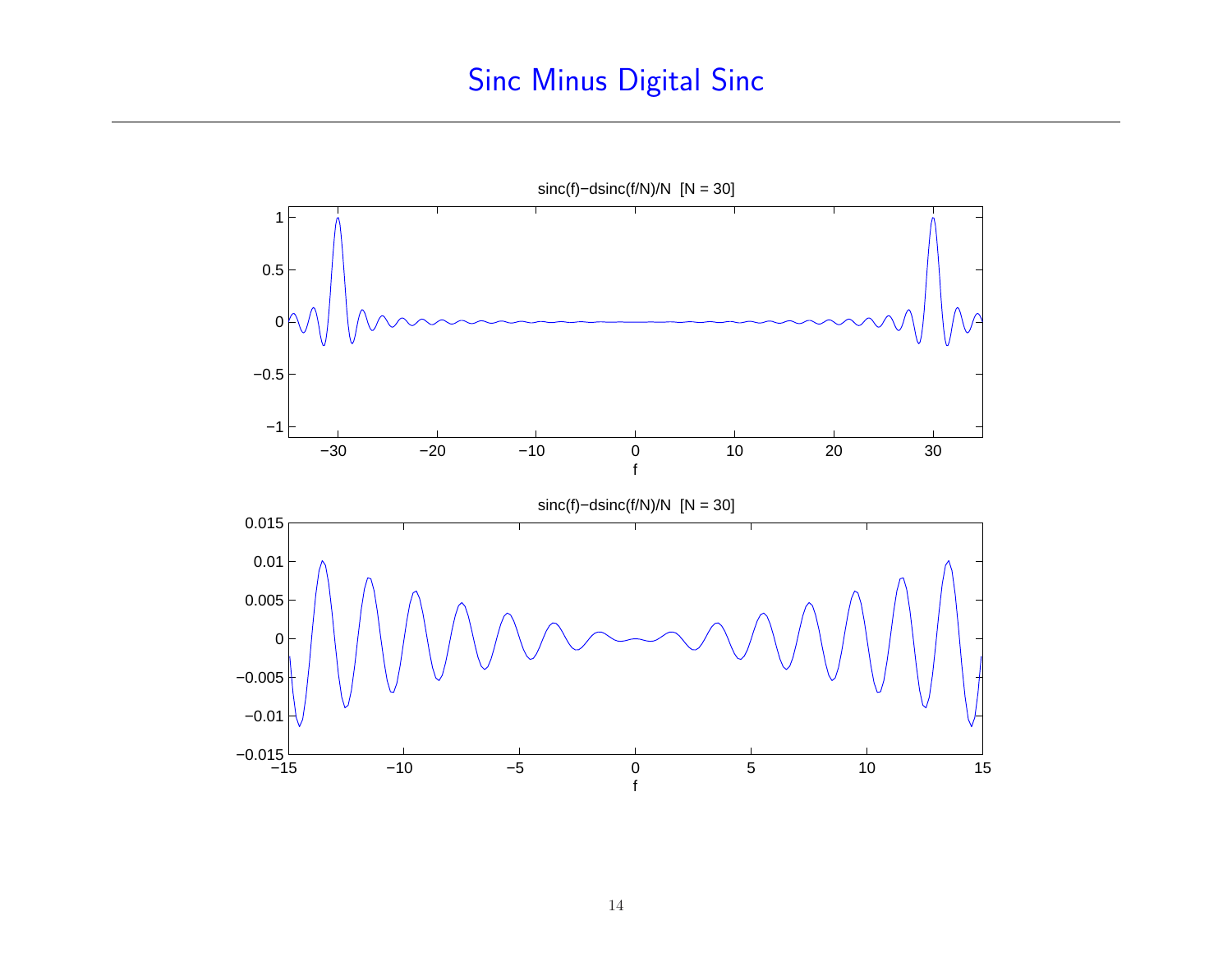# $sinc(f) \approx d sinc(f/N)/N$ , for  $|f| < 0.5N$

especially for large values of  $N$ .

The design of digital differentiators described here is intended for long impulse responses. In this case,  $N$  is large and the approximation is valid.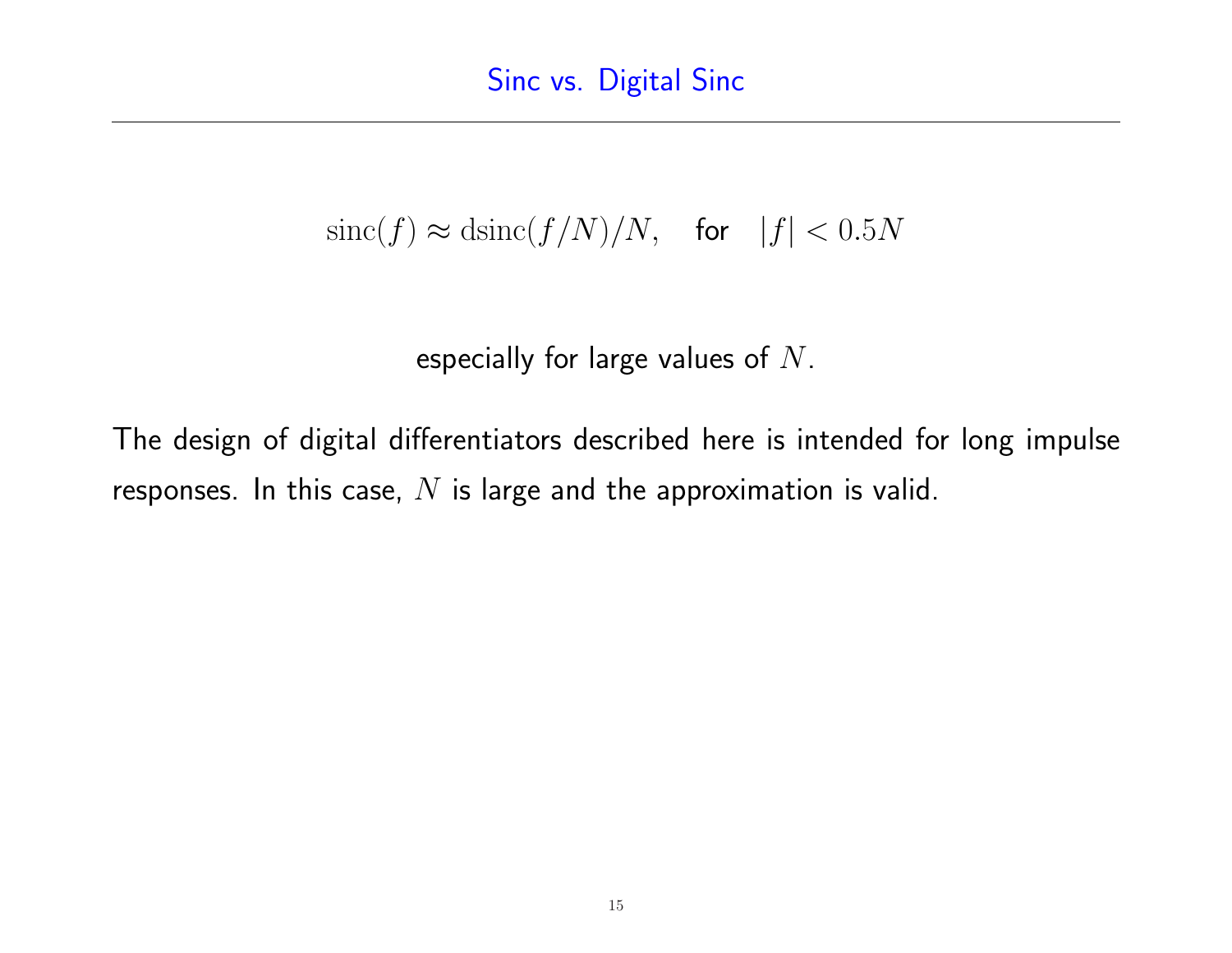Consider the function  $D(f)$ , based on the digital sinc function:

$$
D(f) = \frac{1}{N} \sum_{k=1}^{K} a(k, K) \left[ \text{dsinc}\left(\frac{f - k}{N}, N\right) - \text{dsinc}\left(\frac{f + k}{N}, N\right) \right]
$$

For  $N > K$ , we have the approximation

$$
D(f) \approx A(f) \quad \text{for} \quad |f| < N/2.
$$

For example: with  $K = 3$ ,  $N = 30$ :

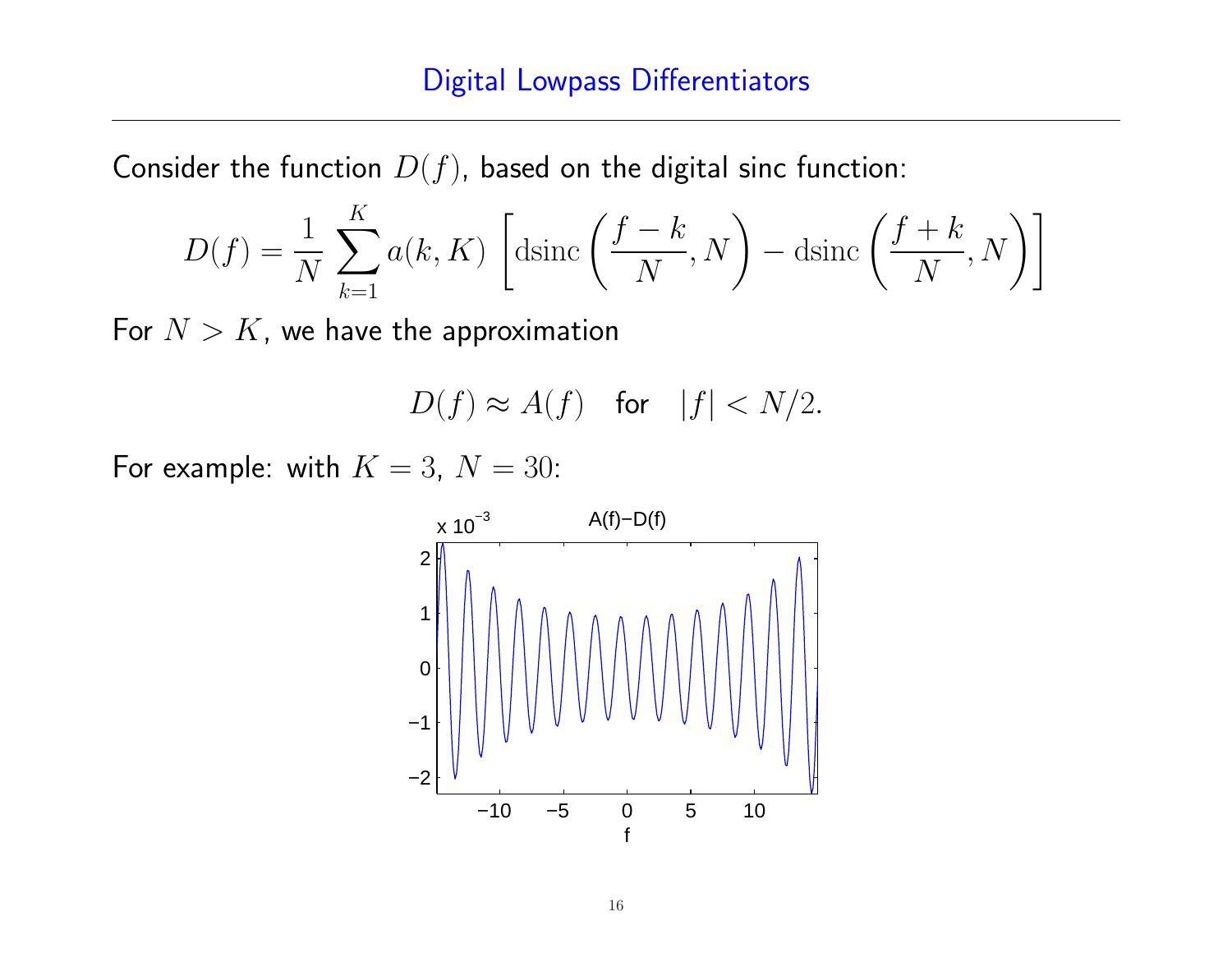Consider the function  $D(f)$ , based on the digital sinc function:

$$
D(f) = \frac{1}{N} \sum_{k=1}^{K} a(k, K) \left[ \text{dsinc}\left(\frac{f-k}{N}, N\right) - \text{dsinc}\left(\frac{f+k}{N}, N\right) \right]
$$

- The function  $D(\frac{N}{2\pi})$  $\frac{N}{2\,\pi}\omega)$  is then a  $2\,\pi$  periodic function of  $\omega$  and can therefore be used as the frequency response  $H(e^{j\omega})$  of a digital filter.
- Then  $H(e^{j\omega})$  will be approximately maximally flat at  $\omega = 0$ .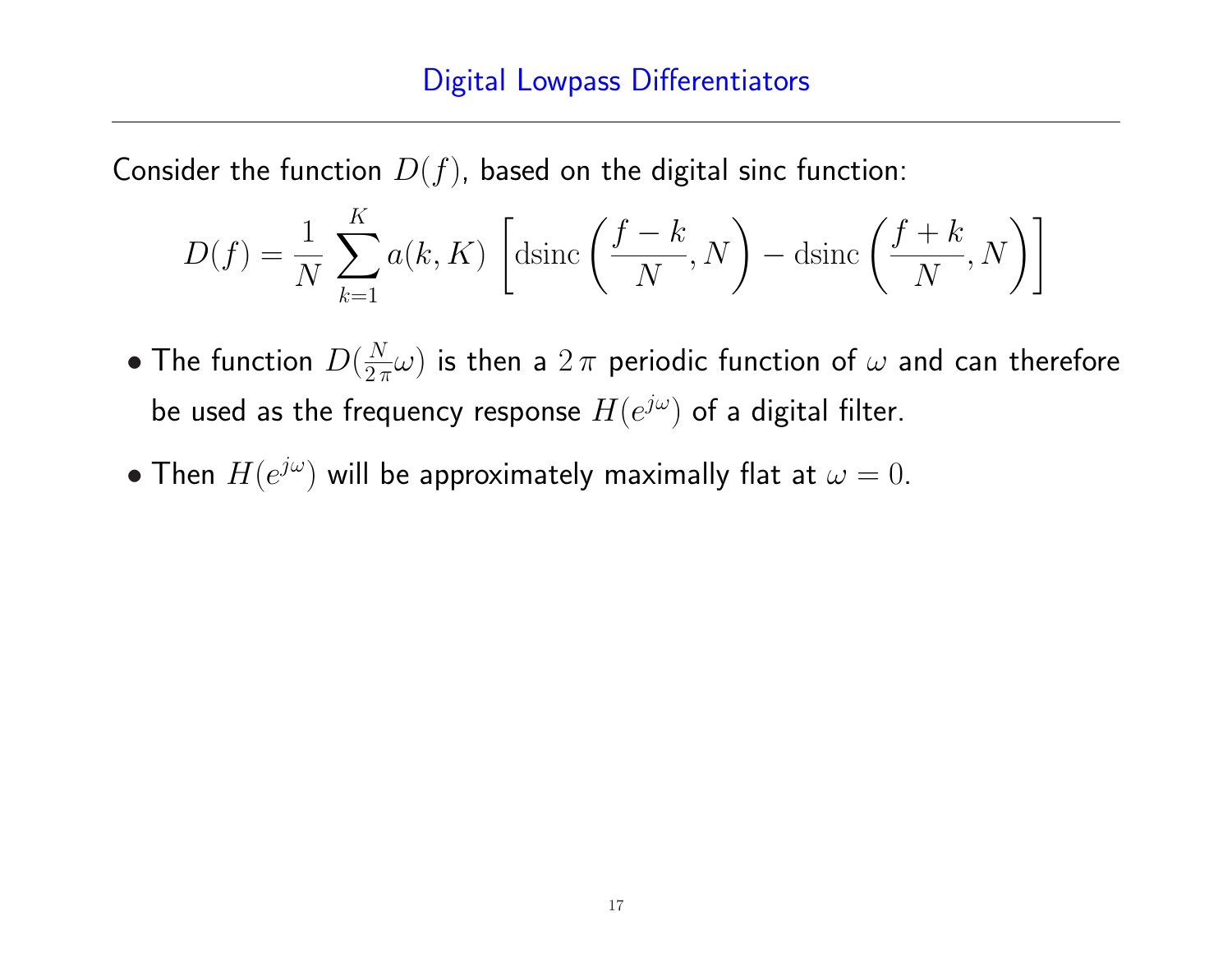The impulse response  $h(n)$  is given by the inverse discrete-time Fourier transform of  $H(e^{j\omega})$ ,  $\overline{a}$  $\sqrt{ }$ 

$$
h(n) = \text{IDTFT}\left\{e^{-j(\frac{N-1}{2})\omega} \cdot D\left(\frac{N}{2\pi}\omega\right)\right\}
$$

where the phase term is included to make  $h(n)$  causal. Then  $h(n)$  is a linearphase FIR impulse response of length  $N$ :

$$
h(n) = \frac{1}{N^2} \sum_{k=1}^{K} a(k, K) \sin\left(\frac{2\pi k}{N} \left(n - \frac{(N-1)}{2}\right)\right)
$$

for  $0 \le n \le N - 1$ . Once a table of values  $a(k, K)$  is computed, it can be used regardless of the length N of the impulse response  $h(n)$ .

The width of the passband is controlled by the parameter  $K$ , the number of flatness constraints at dc. Note that  $2(K-1)$  is the number of zeros of  $H(z)$ that lie away from the unit circle, as illustrated in the following examples.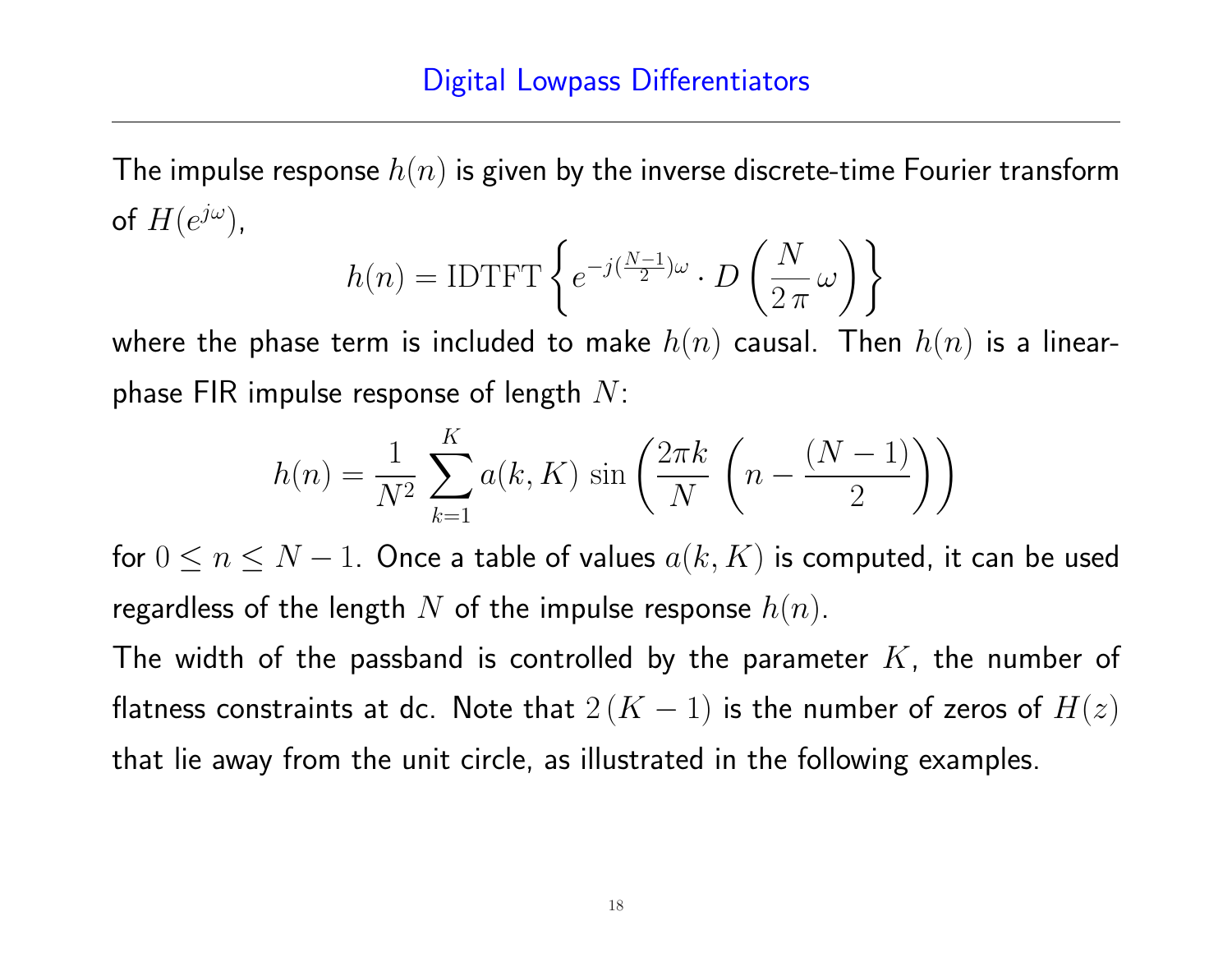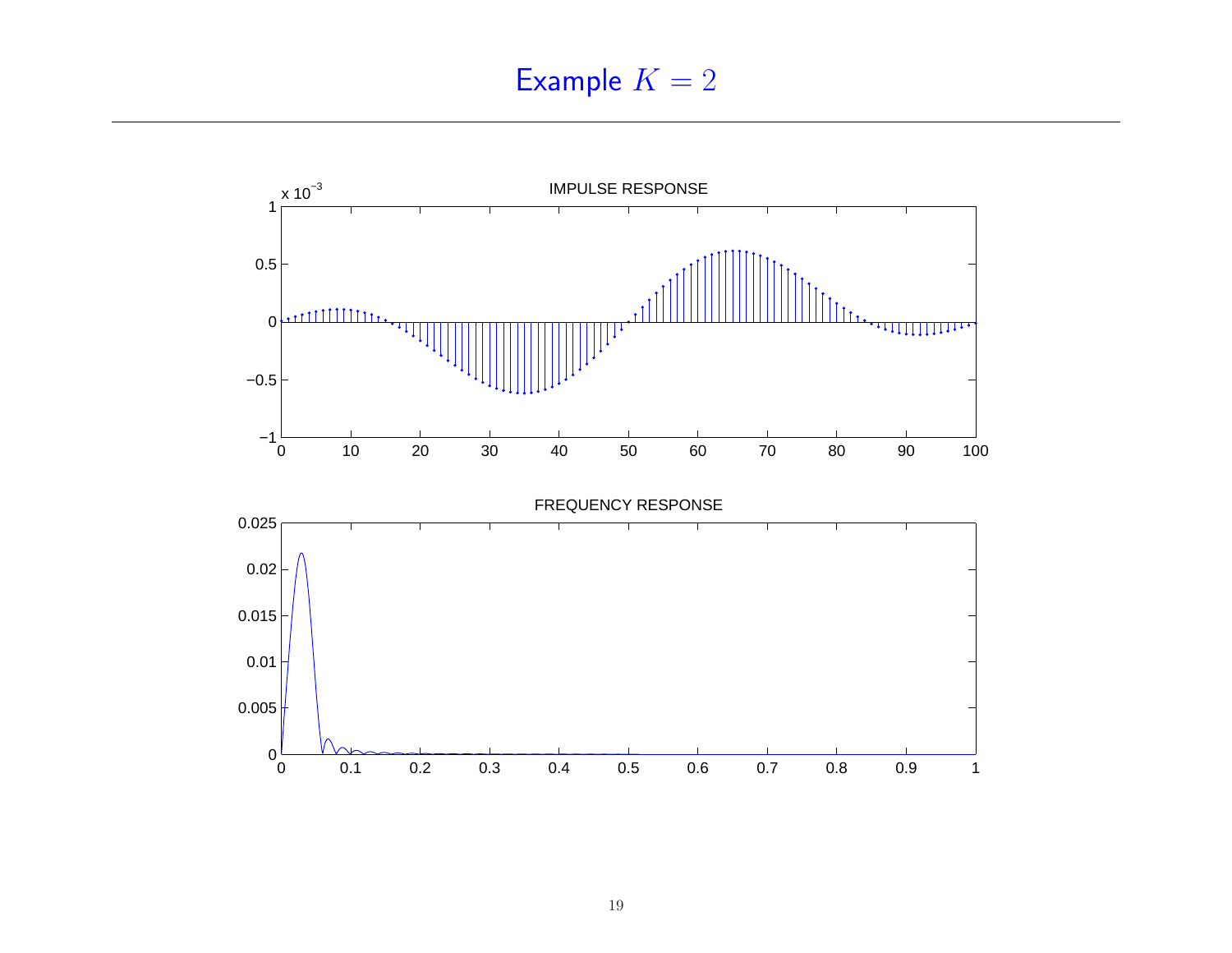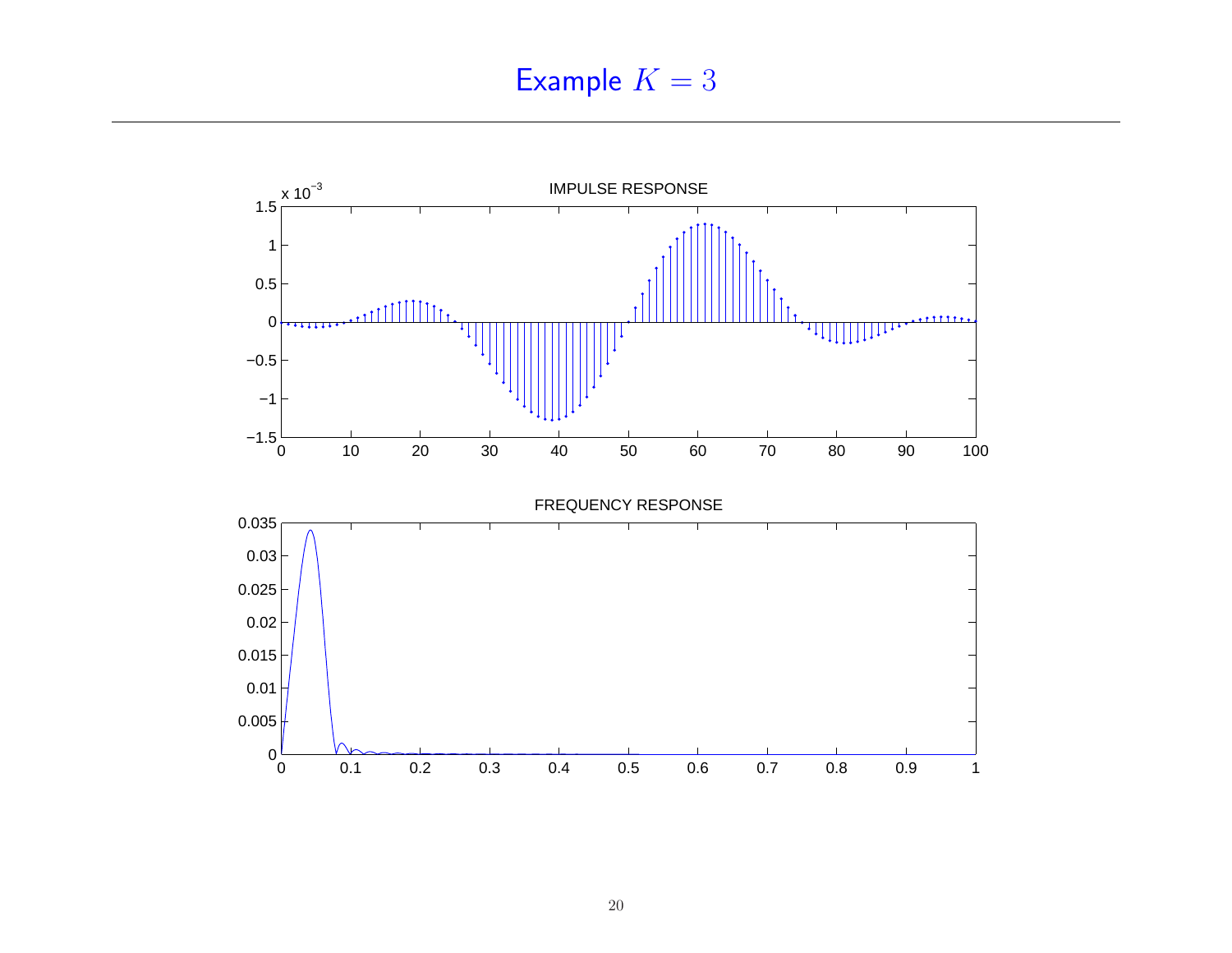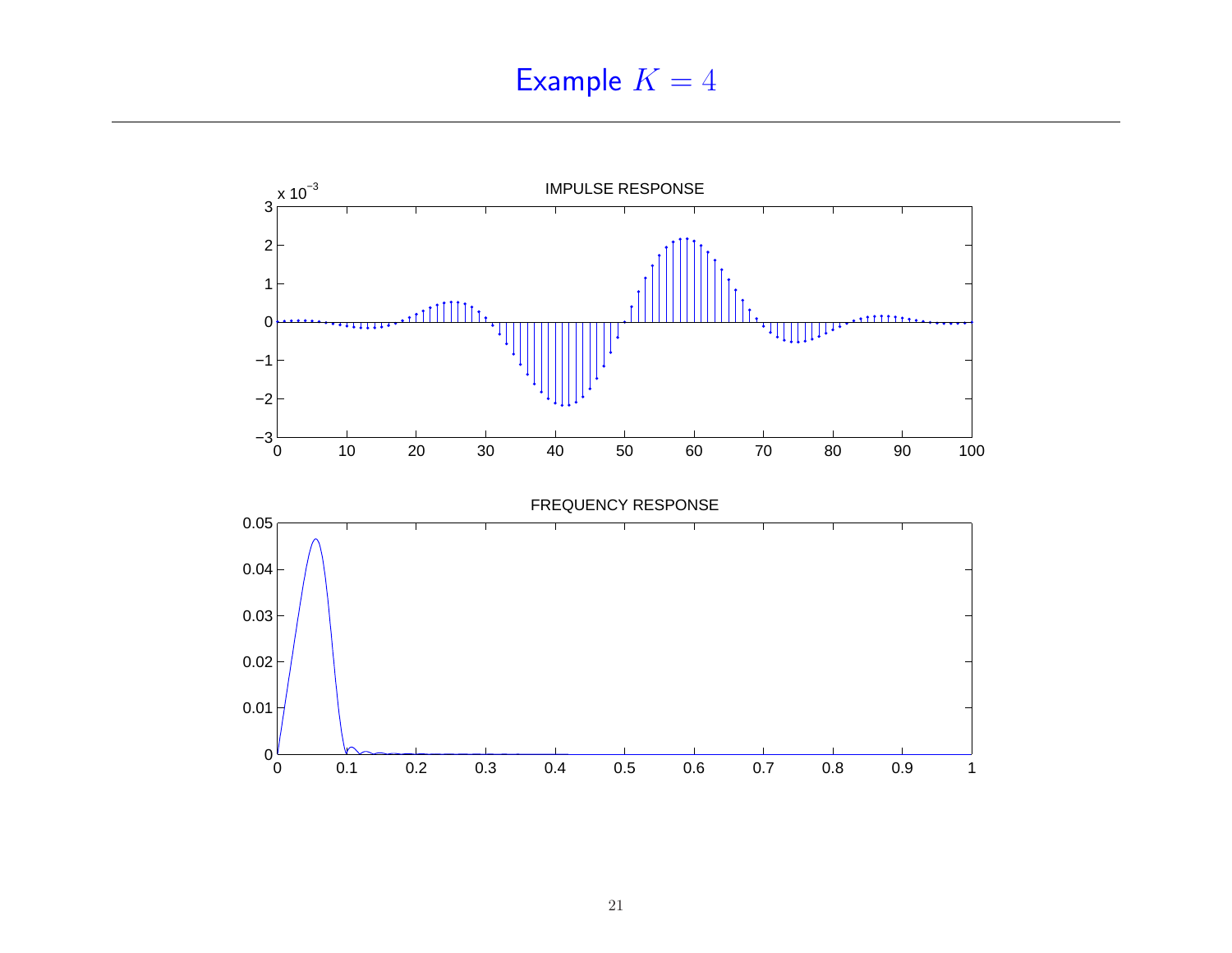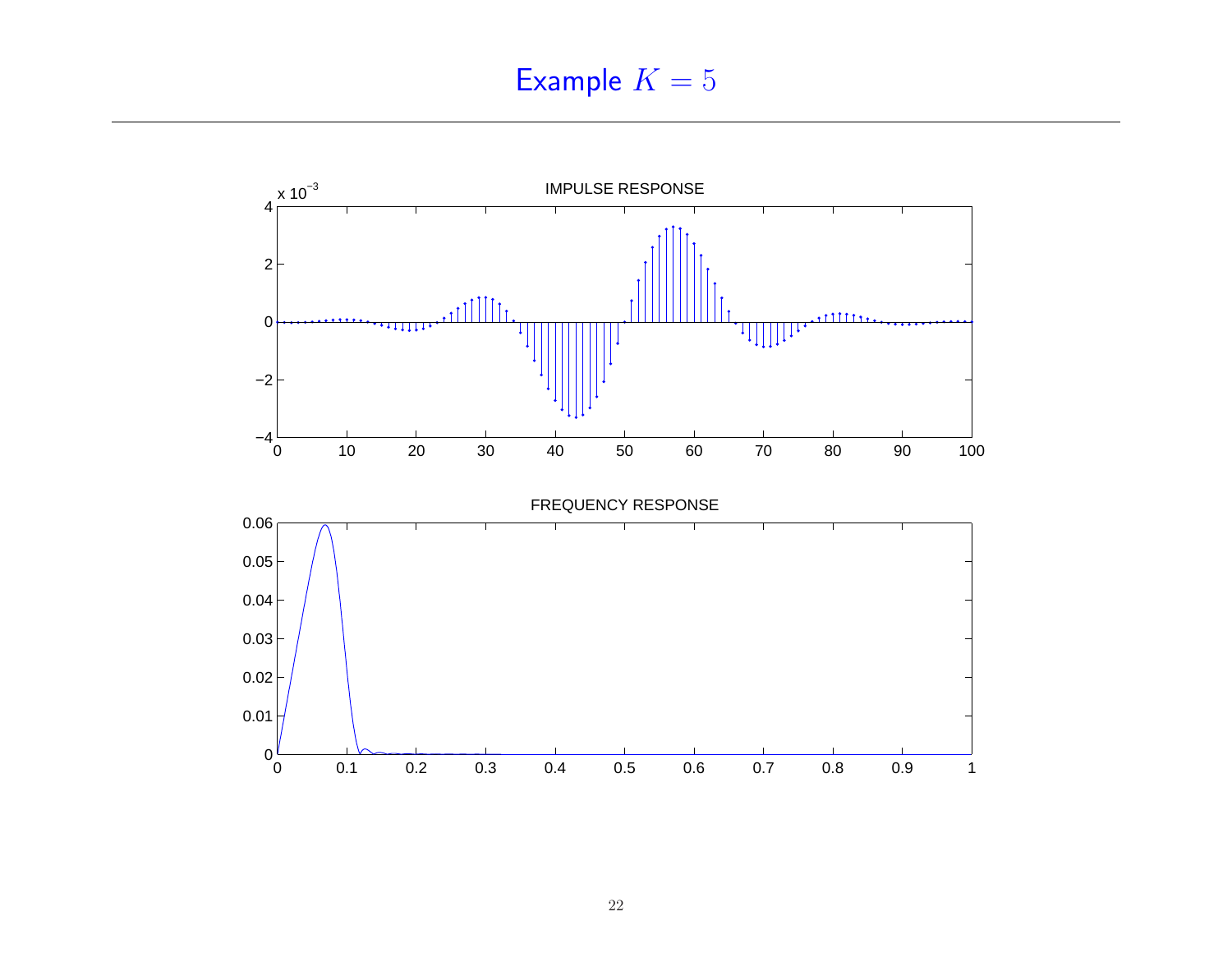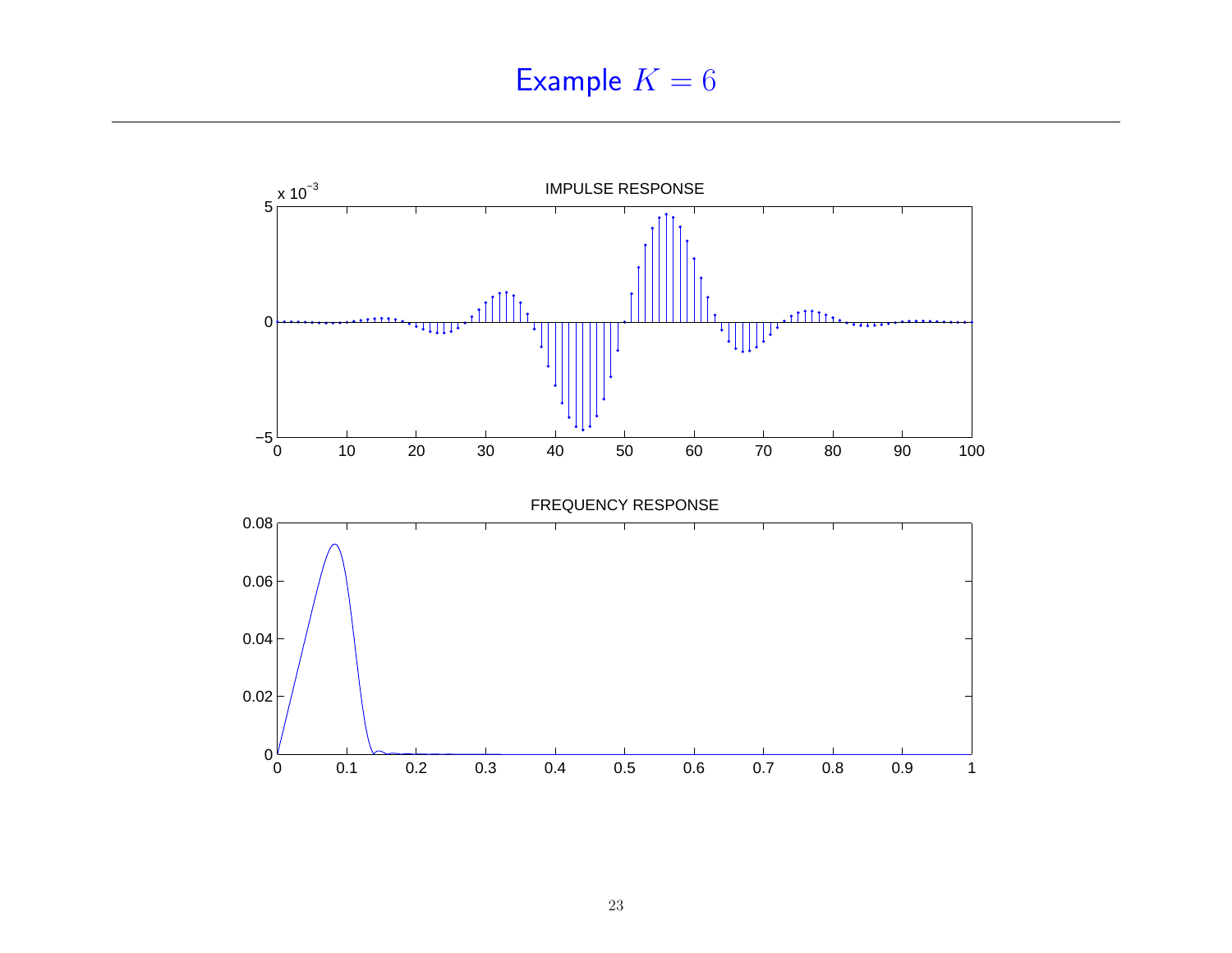

Lowpass differentiator  $(K = 2, N = 101)$ . There are  $2 = 2(K - 1)$  zeros contributing to the shape of the passband.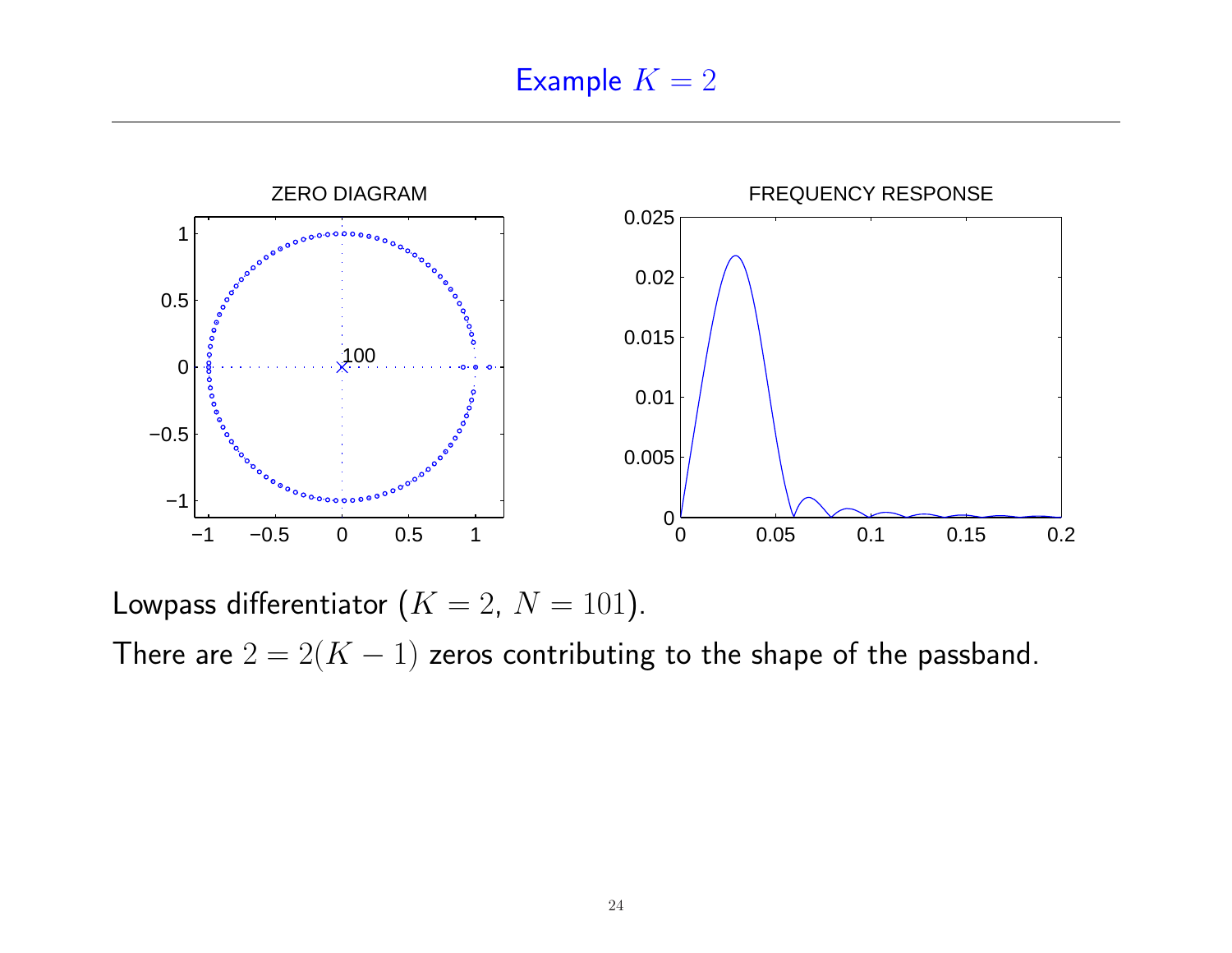

Lowpass differentiator  $(K = 3, N = 101)$ .

There are  $4 = 2(K - 1)$  zeros contributing to the shape of the passband.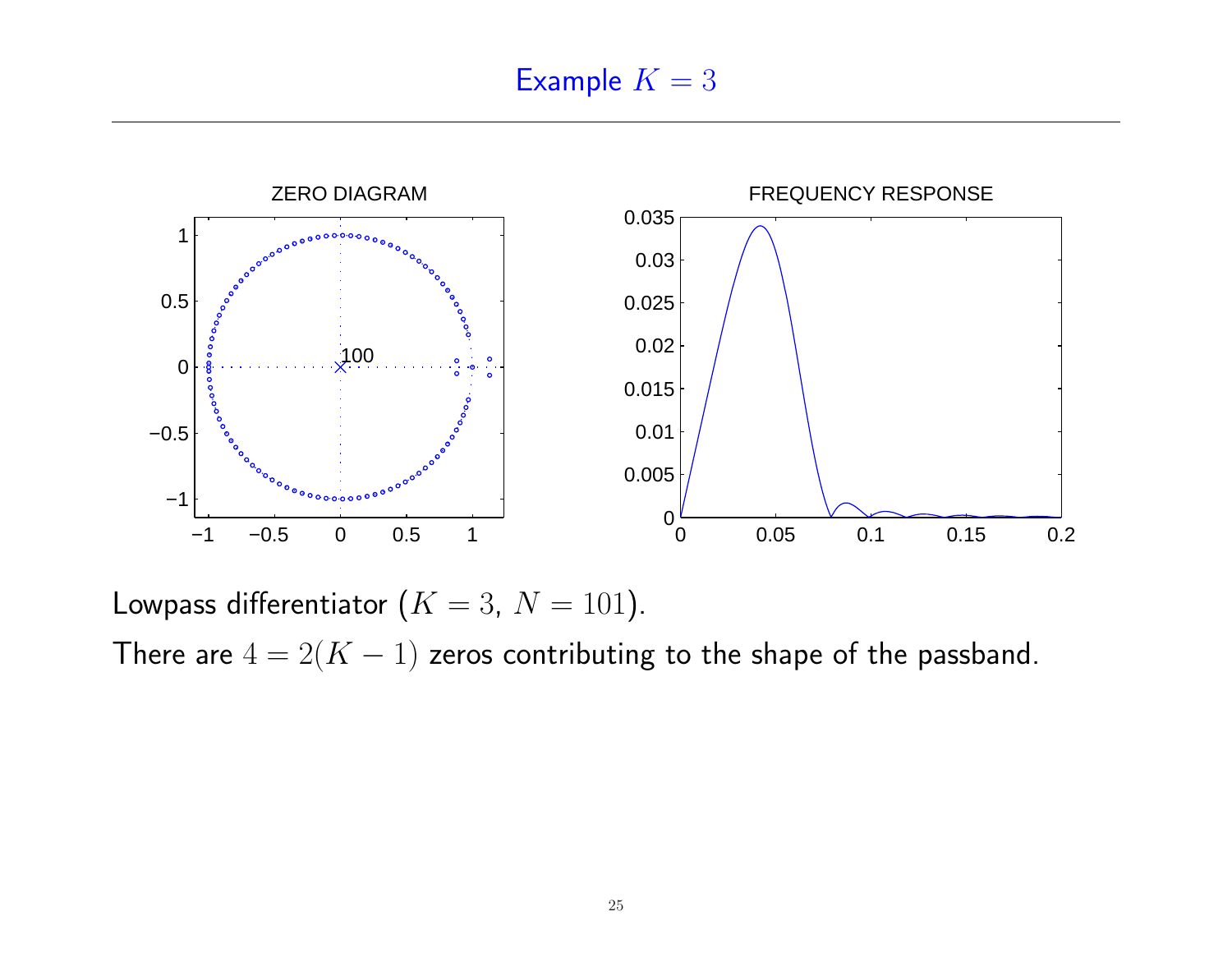

Lowpass differentiator  $(K = 4, N = 101)$ .

There are  $6 = 2(K - 1)$  zeros contributing to the shape of the passband.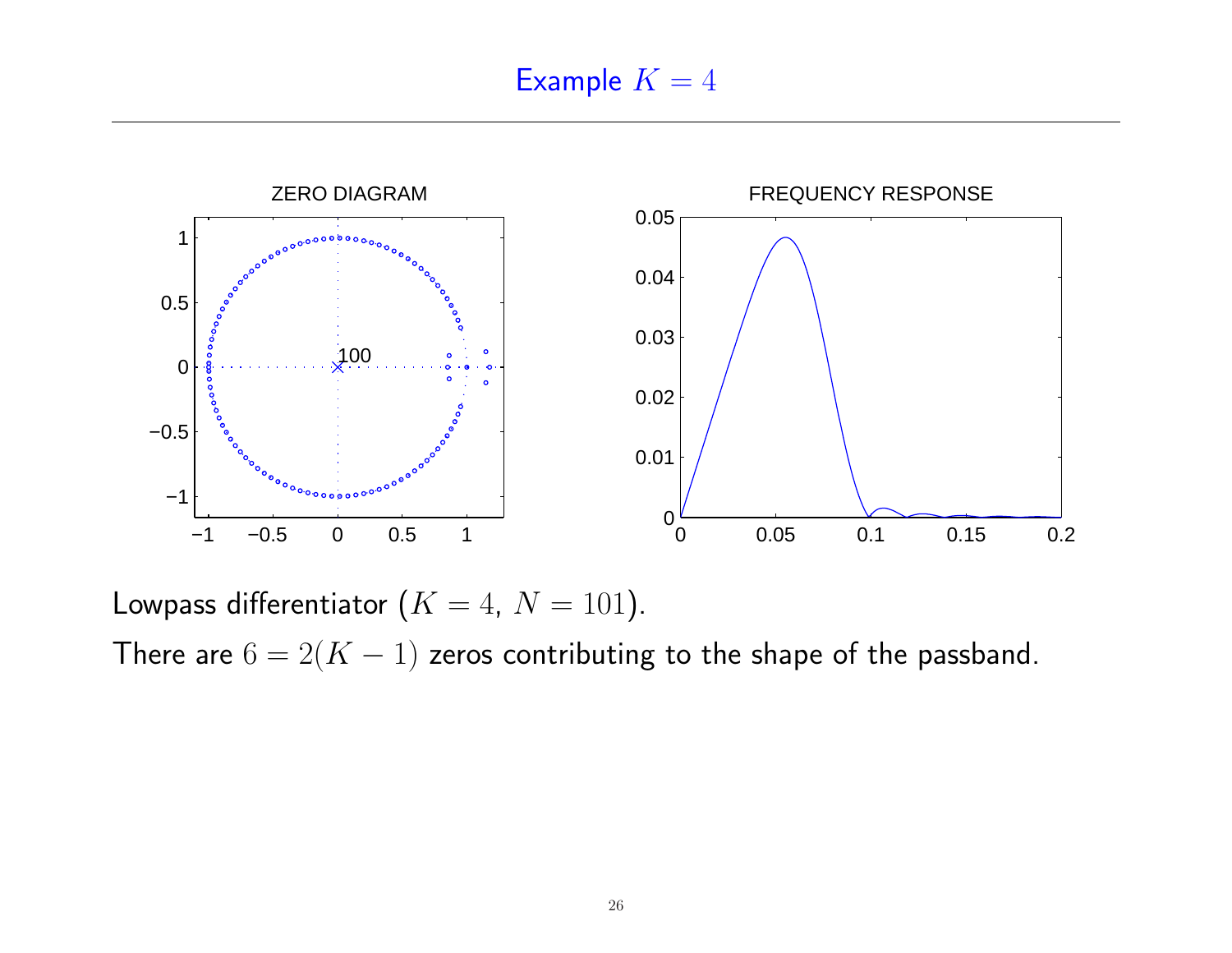

Lowpass differentiator  $(K = 5, N = 101)$ .

There are  $8 = 2(K - 1)$  zeros contributing to the shape of the passband.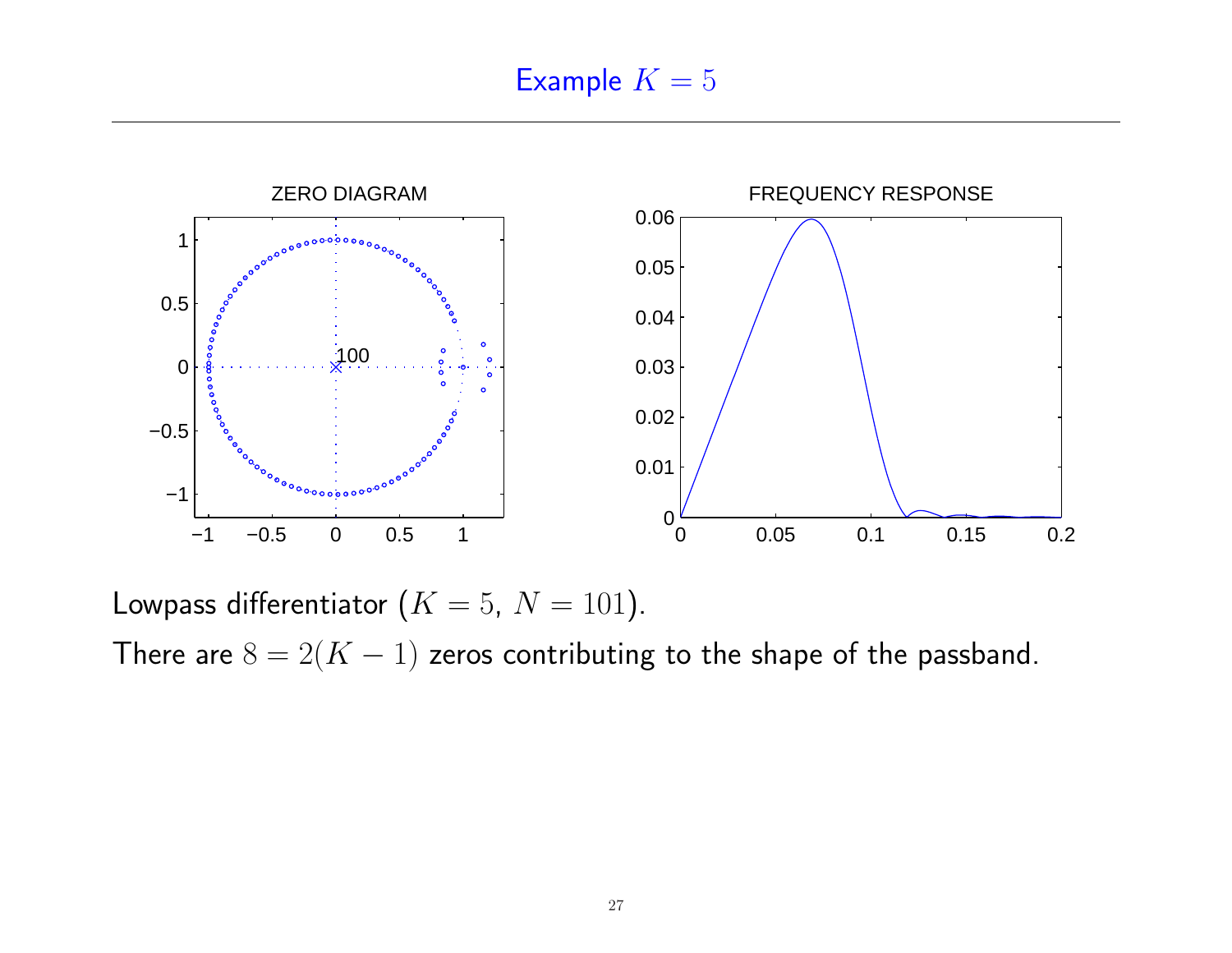

Lowpass differentiator  $(K = 6, N = 101)$ . There are  $10 = 2(K - 1)$  zeros contributing to the shape of the passband.